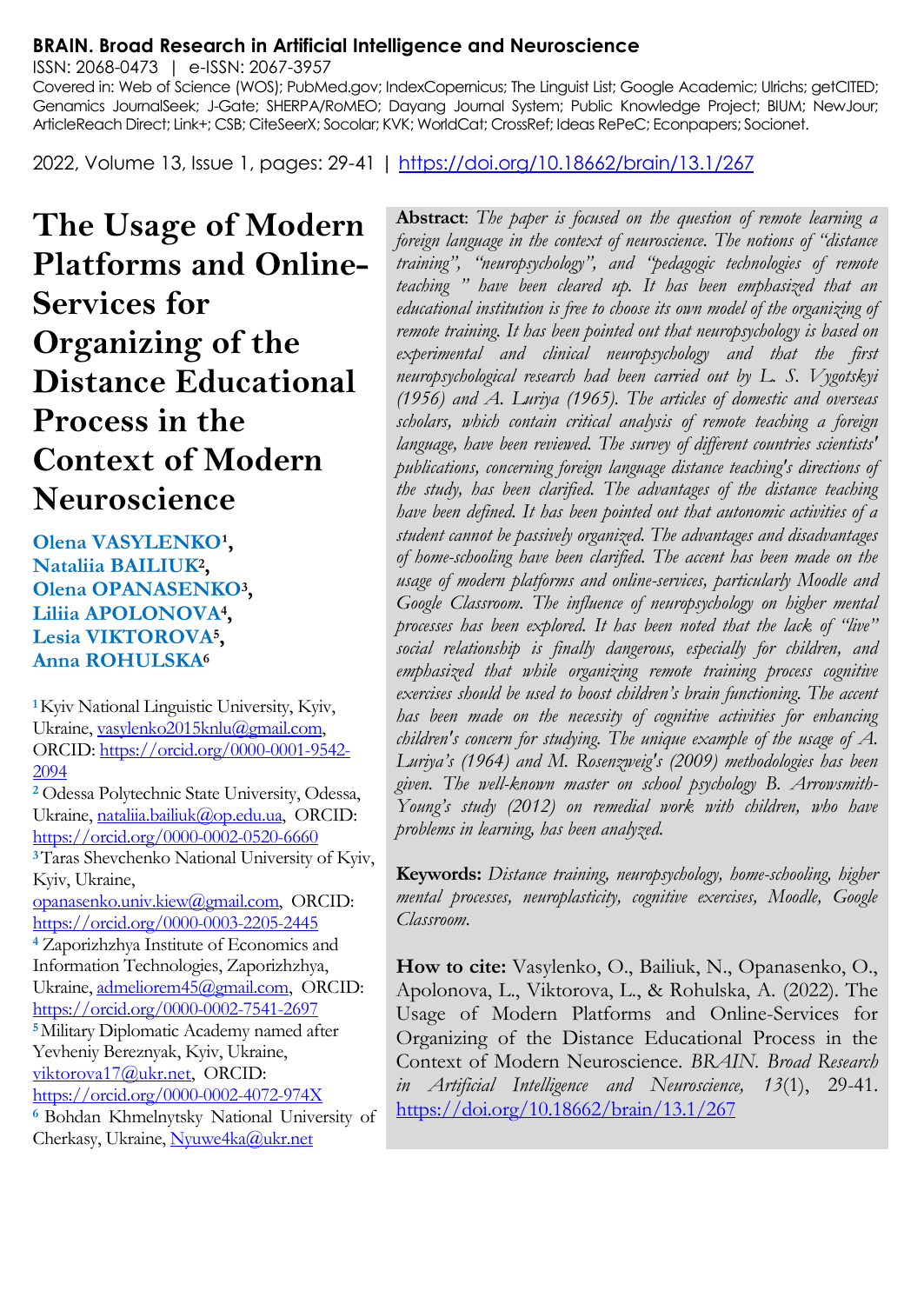# **Introduction**

Today educational system modernization in the country is more and more often being linked to the development of distance education, which is seen as one of the most important factors of the enhance of the educational services market's competitiveness. The main issues worth tackling for teachers of educational institutions are not only implementation of distance education system but also providing favourable influence of the new technologies on educational process.

First the meaning of the notions of "distance training", "neuropsychology", and "pedagogic technologies of distant training" should be clarified.

In accordance with the Regulation of the ministry of education (Tabachnyk, 2013), the distance form of education is a form of organizing of educational process in educational institutions (tertiary institutions, general out-of-school education, vocational educational institutions, general educational establishments). It provides realization of remote education and envisages for the possibility for graduates of receiving a State standard document on the relevant educational and qualification level.

As N. Zhevakina (2009) points out, distance training is a focused interactive process of a teacher's and a student's engagement, based on usage of modern information an telecommunication technologies that allow to provide training on distance. Distance education is regarded as a process that has been realized on the base of special pedagogic technologies. Pedagogic technologies of remote training are technologies of mediated active communication between teachers and students with usage of telecommunication connection and methodology of students' individual work with structured training material that is represented in the electronic form. They have a pronounced personally oriented focus and are able to provide intensification of the students' cognitive activities, feedback, qualified tutorial support and students' integration into specially created educational space.

The option of a model of distance training entirely depends on an educational institution, namely, on: educational process participants' digital competence; availability of efficient information and educational environment that provides not only dissemination of information but also online interaction between students and teachers, including distance onlinelessons (for example, a distant platform); existence of the references to qualitative digital educational and methodological resources and to the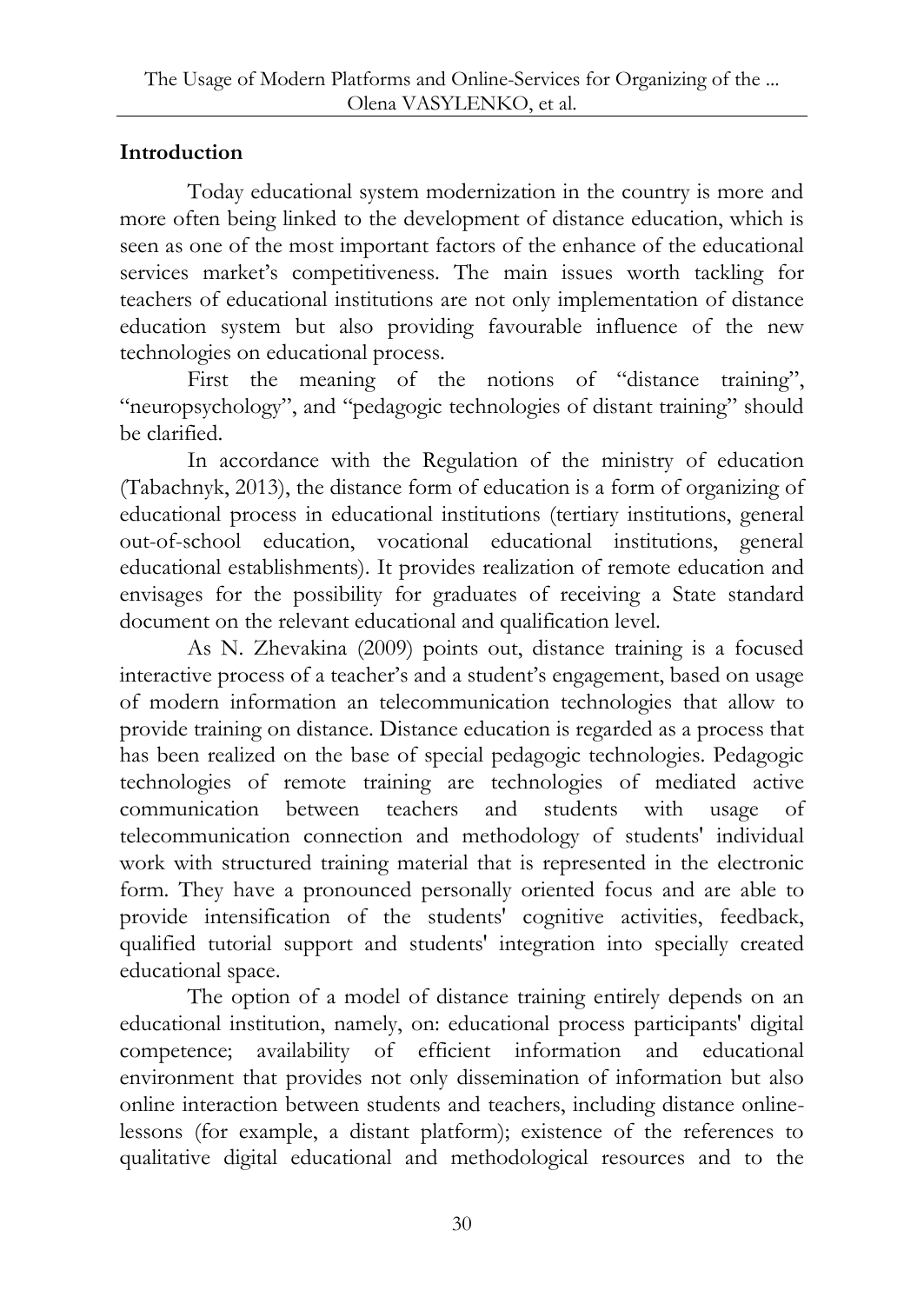Mediatheque of the teacher's own developments (Vorotnikova, 2020; Onishchuk, 2020).

New discoveries in psychology, neurophysiology and medicine have prepared by the beginning of the 20th century the ground for a new science's appearance, that is, neuropsychology (Demchenko, 2021; Prots, 2021; Kosholap, 2021).

As clinical neuropsychology encyclopedia purports (Stringer, 2011), the term of "neuropsychology" means a science, studying interconnection between the brain and behavior, and widely encompasses research on lateralization and localization of cognitive, emotional, and behavioral phenomena; neuro-development; aging and brain; neuroplasticity and related spheres. Both experimental psychology (focusing on animals or controlled studying neurologically balanced people, using such methods as a dichotic listening and a tachistoscopic submission) and clinical neuropsychology (exploration of behavioral consequences of brain damage or dysfunction) have contributed towards neuropsychology science.

The first neuropsychological research was carried out by L. S. Vygotskyi (1956) but A. Luriya (1965) is the one considered to be the founder of neuropsychology after all. L. S. Vygotskyi's (1956) works in the realm of neuropsychology continued his general psychological studies. Exploring different forms of psychological activities, he was able to lay down the guidelines:

- about the development of higher psychic functions;
- about the consciousness structure system.

The principles, formulated by L. S. Vygotskyi (1956), became significant in the history of neuropsychology. They triggered the beginning of focused studying of the consequences of local brain damages, carried out by A. Luriya (1965) together with colleagues. They also defined forming of the domestic neuropsychological school that nowadays still occupies one of the leading positions in the world.

#### **Distance training involvement in the process of learning foreign languages**

Particular attention has been paid to the problem of remote education in scientific literature lately. Distance training system is a central concern of scholar circles and modern tendencies witness further activation of the exploration in this sphere.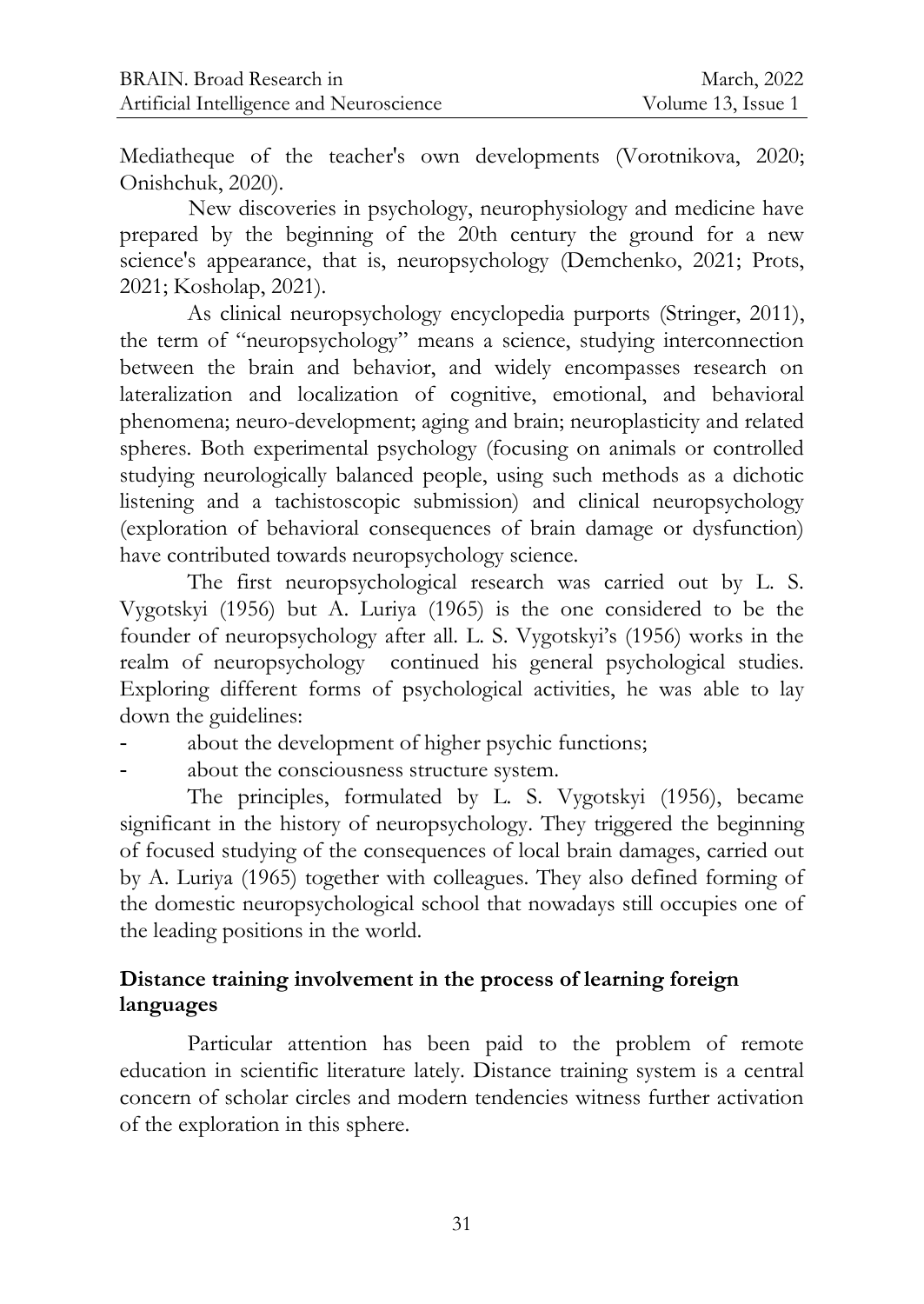Attention should be drawn to the article (White, 2006) where a critical review of the sphere of distance teaching of a language has been made. Its appearance is interpreted as a sign of technological possibilities' development. The author concentrates on the questions of conception, definition, and also on theoretical and pedagogic perspectives in the sphere. The specific accent is made on obvious changings in the range from the concern of organization problems to the focusing on questions of the possibilities of teaching within the framework of the new paradigms of languages distance training. Besides, problems, caused by "low-tech" technologies has been considered. The author gives a number of conclusions, concerning the practice of languages distance teaching and also makes propositions about the directions of distance education improvement.

Over time C. White (2014) emphasizes the relevance of explorations on distance training of languages since this issue has been recognized as one of the most important directions of learning languages. The author analyses important directions of the research on distance learning and teaching of languages in order to indicate new and new gaps and also to clear up research questions, methodologies and instruments, focused on the knowledge of pedagogics, usage of technologies, students' actions, innovations. In the study the assignments for a synchronous education has been developed, the role of tutoring has been disclosed, multimodal educational environment has been described, emotional condition of the students has been analyzed.

Attention should be paid to Serbian scientists' project (Trajanovic, 2010). They were the first who implemented distance learning system in Serbia, proposed academic programs, began to carry out and improve English language academic courses on the Information Technologies Faculty. The authors cleared up the technological aspect of the system of electronic education, discussed the main features of foreign languages' teaching. They started from the general design of the course, selection of training materials, technological and pedagogical processing of the course materials, the role of a teacher, support and motivation of the students, the assessment of the work results. The professors pointed out drawbacks and difficulties of technological and pedagogic character and also indicated the problems and new steps on the English language courses' improvement during the distance teaching and the teaching of foreign languages.

In A. Bollinger's study (2017) the differences between the level of anxiety in the process of learning foreign languages (high, moderate, low)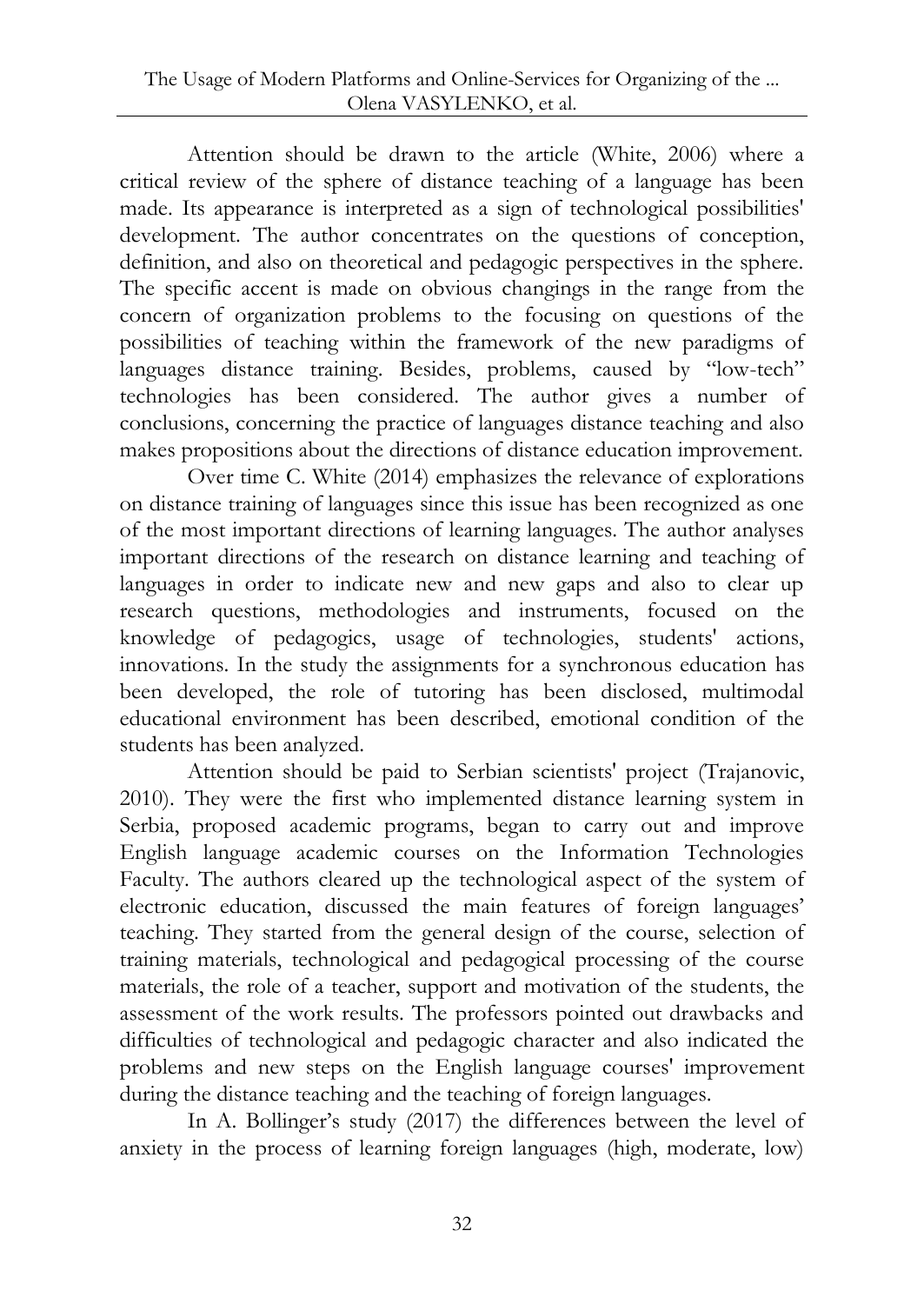and students' achievements in different educational environment (traditional or distance education) have been explored. In an educational institution in Georgia Spanish and French are taught. The foreign language academic performance was measured by the course final grades. The results of the experiment showed that there were no pronounced differences between students' achievements within traditional and distance educational forms of teaching foreign languages but there were big differences in achievements between the students with different level of anxiety. The study's conclusions help teachers to make pedagogic decisions, concerning satisfying of the demands of the students with different characteristics in their classes.

D. Altunay's research is an appropriate confirmation of the distant education's usefulness (2010). The author insists that remote education is an advantage for those who would like to get educated but cannot do that for some reasons. Moreover, it removes physical barriers between students and professors and gives students a possibility to study when and where they want. Today, thanks to the development of information and communication technologies (ICT), plenty of technological instruments are being used in distance education. As for learning languages through distance training, the distance learning may become a good support for those who cannot attend language courses and schools because of the lack of time or money. For instance, usage of computers may be considered as an ideal thing for doing repeatable exercises and for immediate feedback, and the Internet allows students to interact with other fellow students and native speakers in a synchronous or asynchronous way and any time they like. Different Internet-recourses could be used to provide high level of knowledge. They give a possibility to get acquainted with genuine manner of speaking, and they make the process of learning language more interesting as they comprise pictures, interactive forms, animation, colors, sounds and digital video-clips. Furthermore, synchronic and asynchrony education services enable interaction and shared education. In addition, visual conspicuousness of linguistic forms during a text chat can help students confirm or not confirm their hypotheses about a certain thought. But, unfortunately, students can have problems with access, equipment and compatibility. Usage of damaged discs without backup may result in losing of the work done and panic.

Studying the problem above-mentioned, it's worth to pay attention to the article (Hohol, 2020) where foreign languages' distance teaching has been characterized as one of the newest forms of education, complementing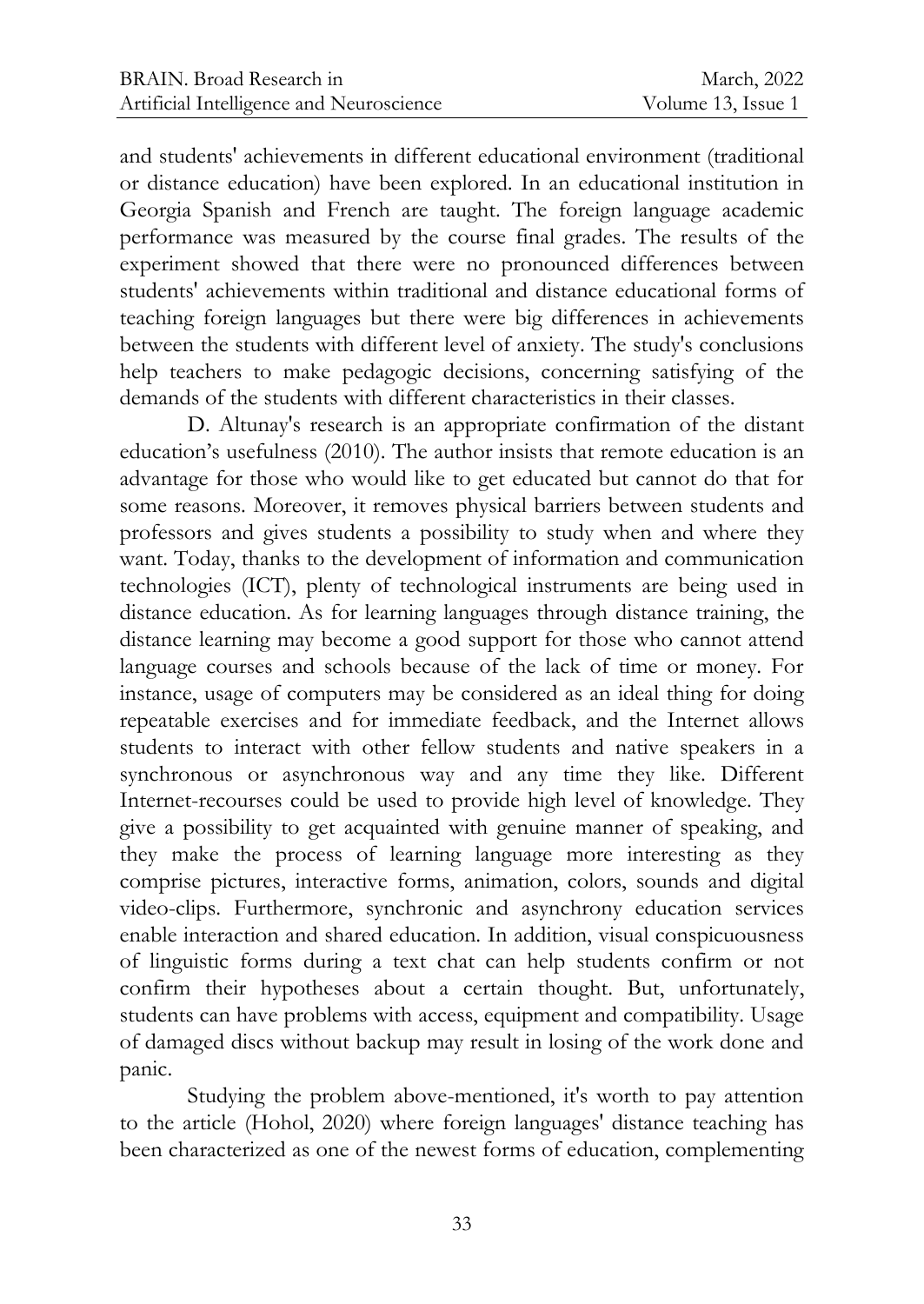effectively face-to-face training and remote learning in tertiary institutions. The author emphasizes that quality and efficiency of a foreign language distant course mostly depends on how good it has been organized; on pedagogic professionalism of the teachers, taking part in educational process; on qualitative methodical content, used in the course. In the study the key principles of foreign languages distance teaching in tertiary institutions has been clarified; the ways of enhancing quality and effectiveness of this form of education have been defined, the main conceptual guidelines have been outlined. Besides, a model of organizing of distance teaching foreign languages' course has been proposed; the system of control and knowledge monitoring on all types of language activities has been represented. It has been accentuated that autonomic learning must not be passive. On the contrary, students should have been involved into active cognitive activity, which is not confined by acquisition of the knowledge of a foreign language but implies necessarily its practical usage. It has been emphasized in the recommendations, concerning efficient organizing of a foreign languages' distance course in tertiary institutions, the necessity of careful selection of training material; good planning of academic groups' work; regular individual and collective reporting; systematic consultations, provided by the teacher, etc. Certainly, in the process of the course's organizing, apart from didactic characteristics and functions of multimedia devices and telecommunications as a technological basis of education, it is also necessary to take into consideration conceptual tendencies of didactic organizing of the distance learning as a component of the general contemporary educational system.

B. Isiguzel's exploration (2014), where the results of experimental students groups' research have been represented, also merits attention. The first group, which attended German lessons in mixed educational environment, was comparatively more successful and higher motivated, than the control group, which did it in traditional educational environment. The research data were collected through the German language courses' achievement tests, according to the German language learning motivation scale.

T. Kameneva's article (2020), focused on remote education, is worth interest as well. The author argues that so called home-schooling becomes more and more current in Ukraine lately. Online education's emergence revitalized in a great measure the development of home-schooling and gave new possibilities and pathways to various knowledge. Therefore it's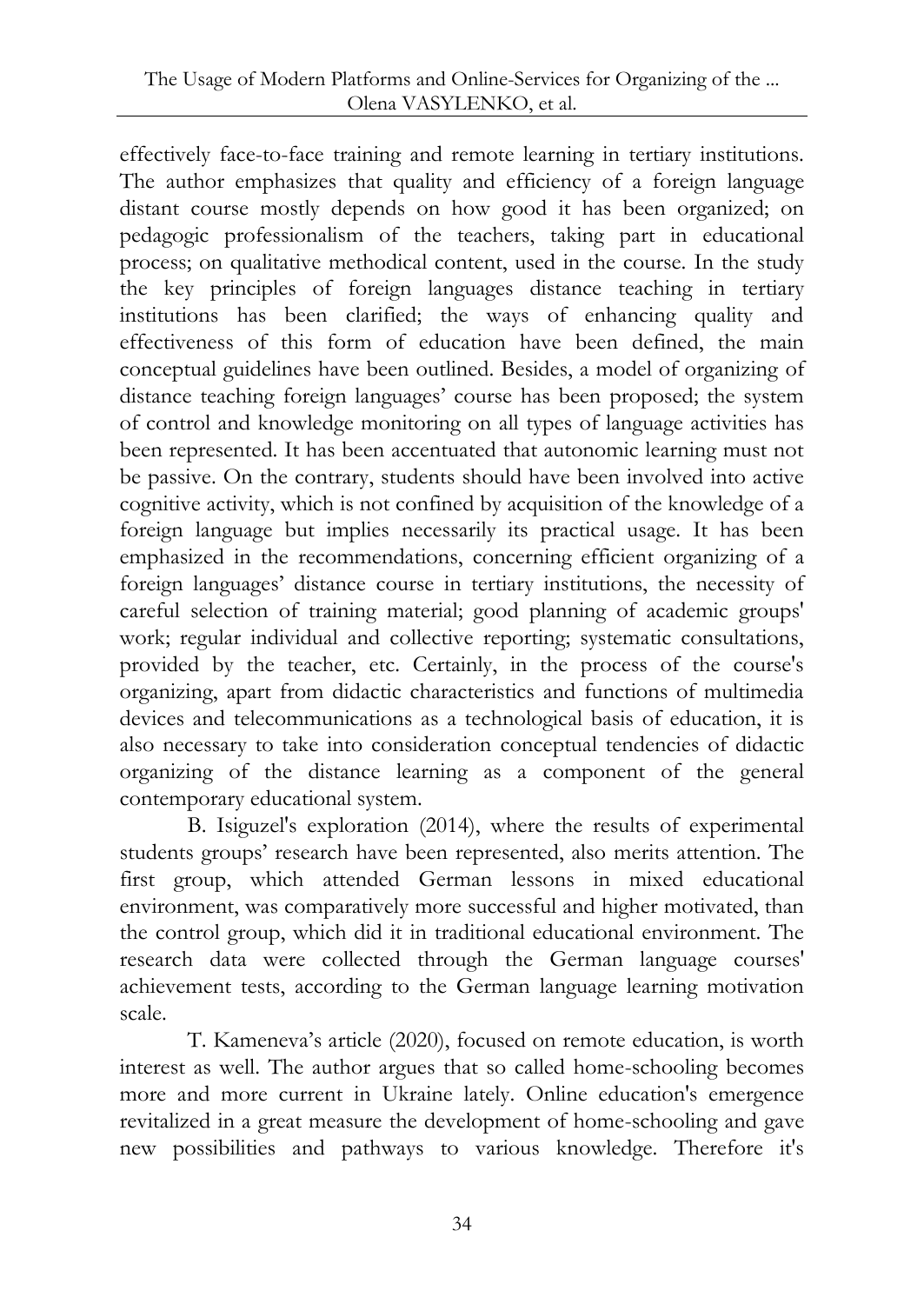impossible to overrate usefulness of distance learning for disabled children and for those who live in remote regions. Online formats allowed to expand considerably the spectrum of subjects, available for learning, and made the process of learning more comfortable. Despite the fact that remote school education has been popularized actively and presented as a world-wide trend in Ukraine, the monitoring of its spread in the developed countries demonstrates rather moderate indicators: the number of home-schoolers doesn't excel 2–3 %. The USA is a record holder on home-schooling. According to various data, in the United States from 4-10% of all the schoolchildren are home-schoolers. On the contrary, in half of the EU countries, including Germany, Netherland and Sweden, distance education is banned. At the same time psychologists point out a number of widespread issues, facing children who learn in individual way. For the absolute majority of contemporary children digital reality becomes a ground zero. They perceive the actual reality in their peripheral vision as if being distracted by it from the exciting process of swallowing of primitive content of gadgets. Low communicative ability, introversion, ADHD, loss of emotional resilience and of the level of empathy, irritability and aggression are often characteristic of schoolchildren, as a result of such a disbalance. Eventually these traits turn into bitter heritage in their adult lives.

## **The usage of modern platforms and online-services for organizing of the distance educational process**

There are commercial and free platforms of distance learning and online-services. In particular, commercial platforms have a range of advantages, namely: functionality, security, appropriate level of users' support, systematic update and new versions' development, possibility of setting, tech-support. ATutor, Claroline, Dokeos, LAMS, Sakai, Moodle, ILIAS, GoogleClassroom and others are free platforms of distant education. Indisputable advantages of such platforms are free setup and usage, considerable geography of their spread over the world, possibility of modification. The shortcomings, indicated by explorers (Romaniuk, S., 2016), include: complexity in maintenance and technical support, and sometimes an entire absence of the support said. But still the benefits are greater. It's impossible not to mention here the platform Moodle (Modular Object-Oriented Dynamic Learning Environment). This system, developed by Australian computer scientist Martin Dougiamas, is one of the most popular in the world. It is exploited in more than 100 countries by more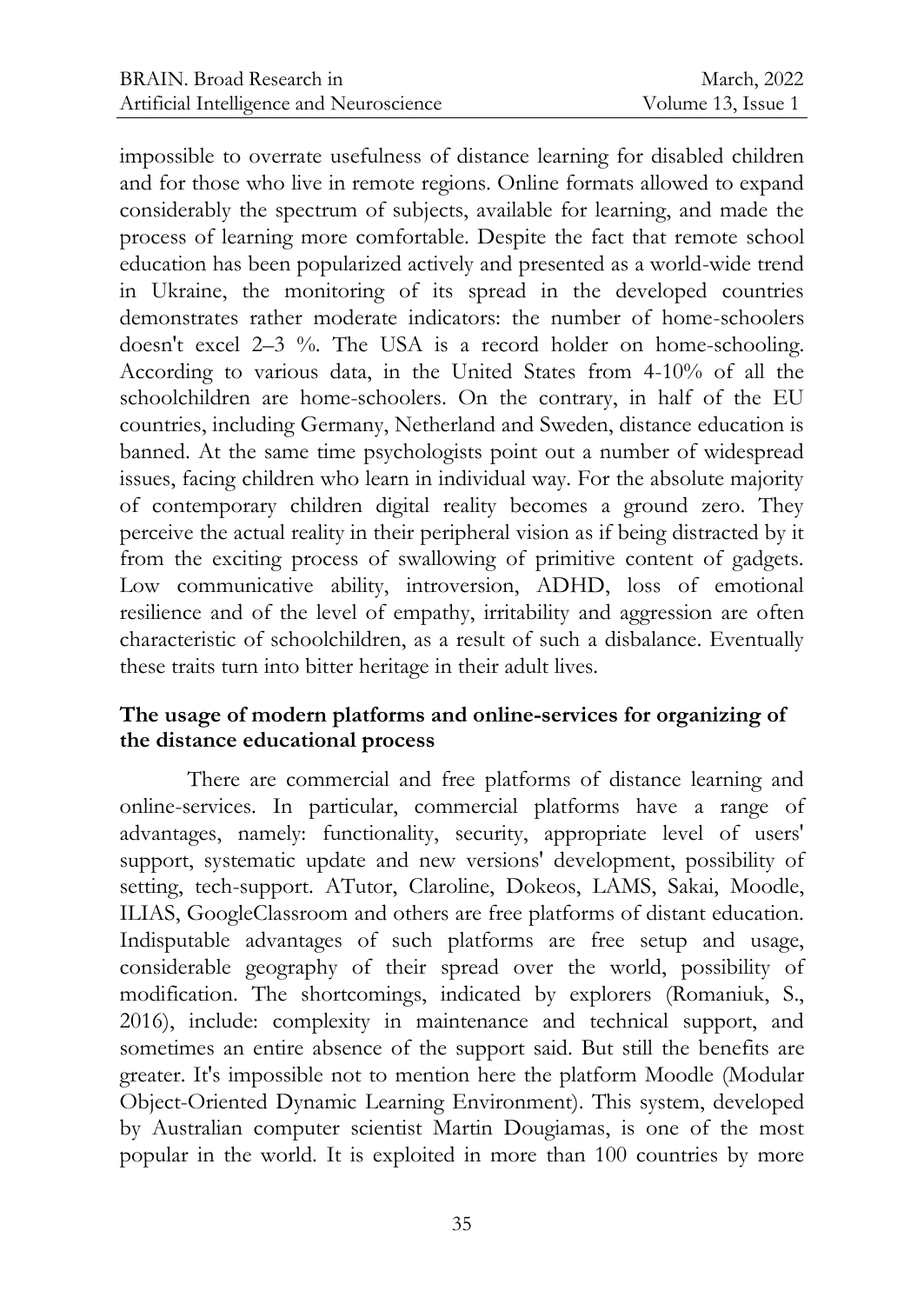than 18 billion users. In addition, it may be easily downloaded from the Internet. The platform enables creating of qualitative online courses; moreover, it can be adapted to the demands of certain educational project and completed by new services. Moodle has been projected with due account of modern pedagogic achievements, and the main accent is being made on the interaction among students and wide using of discussion. The interface of the program is simple, suitable and efficient, the design has modular structure, which is easily modified, and language packs, which can be connected, allow to achieve entire localization. Students can edit their accounts, add photos and change numerous personal data, get acquainted with reminder of the events in the course, load up the assignments done, view the results of the tests and courses, communicate with the professor through personal messages, form and chat.

The next platform, Classroom, is a new development of the Google company. It is expected to facilitate the work of the teachers and make it more effective. A teacher can organize communication with students, quickly prepare the assignments and hold classes through interactive service of Classroom. While developing assignments, the teacher can use an option of common access to the document or an option of automatic creating of a copy for each student, see who has finished the assignment and who hasn't, provide feedback and make questions to the student in real time both in and out of class. In the interactive regime students have a possibility to get acquainted with assignments and materials, emerging in Google Drive folders, and with notes in the test files. Immediate communication both with the teacher and the fellow students is another useful function of Google Classroom. All the possibilities mentioned are in favour of the choice of the said system, and its functionality, in spite of comparatively short period of existence, is not inferior to the actual market leaders.

## **The impact of neuropsychology on a child's higher psychic processes**

Under terms of the existing education the amount of students who have problems with mastering of the school curricula or have emotional, cognitive, psycho-physical developmental disability, behavioral challenges increases dramatically. Such tendencies present society with new challenges, concerning finding optimal ways for organizing of effective atypical education and of qualitative bringing up the children with special needs in the process of their education, socialization and harmonic formation of personality.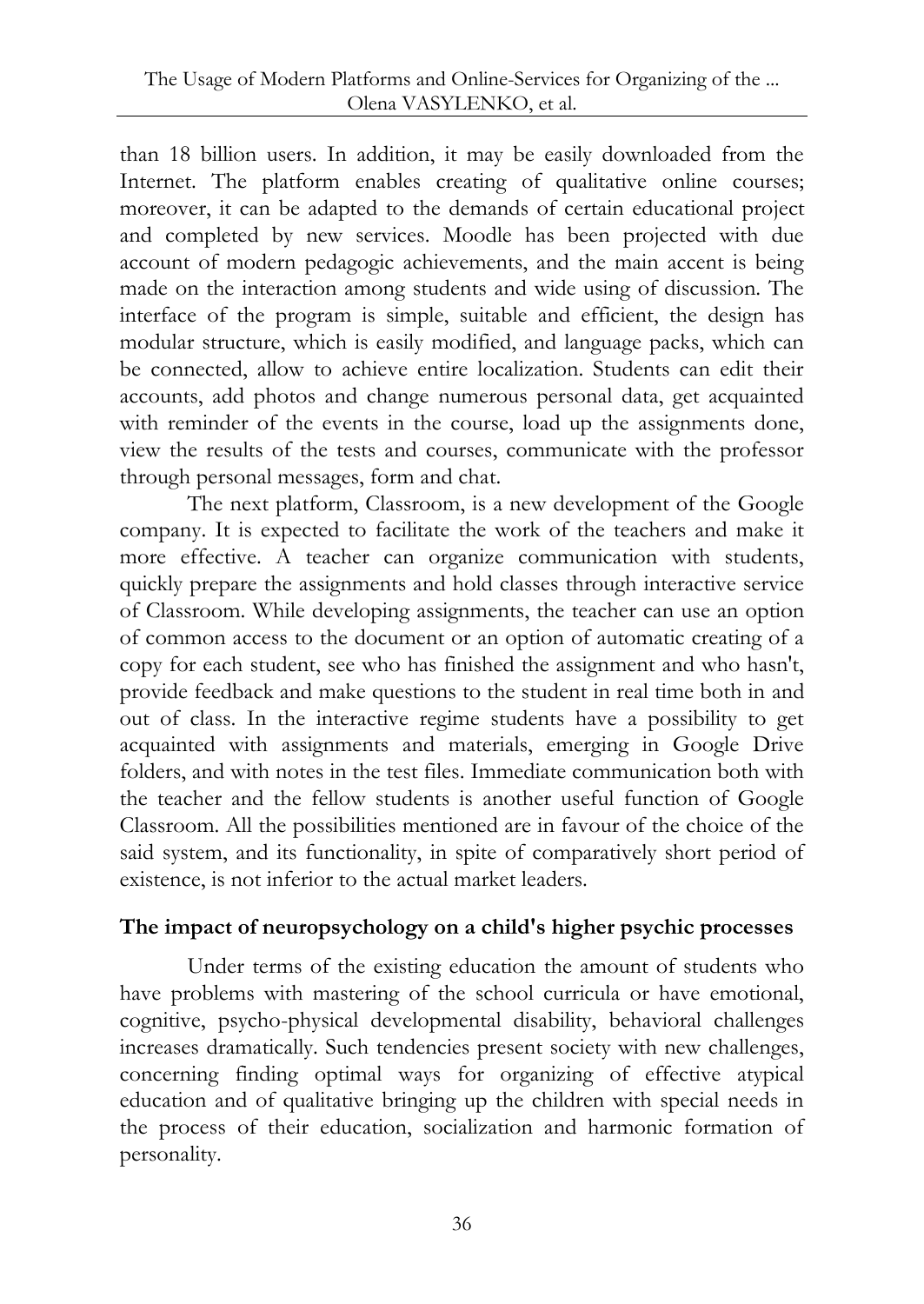Professor R. Dunbar (2010), an anthropologist, the head of the Social and Evolutionary Neuroscience Research Group in the Department of Experimental Psychology at the University of Oxford, discovered that default-system of the brain, answering for human's thinking capacity, forms in evolutionary way in the framework of real social relationships. That is, the lack of live, offline social relationships is particularly dangerous for children whose brain intensively forms and develops itself.

B. Richards (2017) disputes in his article a common opinion about memory as to which forgetting is a process of losing, gradual fading of critical information in spite of our endeavoring to keep it. As the author points out, the aim of the memory is not simply an exact keeping of information but "an optimizing of making decisions" in chaotic, rapidly changing conditions. In this cognitive model forgetting is an evolutionary strategy, a purposeful process that works in the background of the memory, assesses and discards information that doesn't contribute to the species survival.

S. Bernard (2010) argues that corresponding meaningful measures, evoking students' emotional interest and connecting a new information to their actual knowledge, help forming neural pathways and long-term keeping in memory. Long lists of dictionary words that don't correspond with the theme being learnt by a student can be blocked by affective (or emotional) filters of the brain. Schoolchildren have to add the new information to the old, otherwise it won't be memorized. As it's known, the brain stores information as neural paths. When a child gets new information that is not linked to what its brain already has it is difficult for this new information to take root. Efficient learning process help recipients of education discern regularities and place the new information into the context of the old one.

Certainly, as a help for teachers, neuropsychological exercises is recommended to make a remote educational process interesting and substantive. J. Henley's paper (2012) introduces the well-known Master of applied psychology Barbara Arrowsmith-Young, who, having realized that a part of her brain doesn't work properly, developed by herself a number of cognitive enhancing exercises. The results changed her life and now she has helped thousands of children with learning disabilities. Her mother, a teacher, developed a series of flash-cards with numbers and letters and, thanks to her hard work, she helped the daughter achieve high level in literacy and count. At school and later, at the university, she concealed her numerous learning difficulties, working 20 hours a day. Her health improved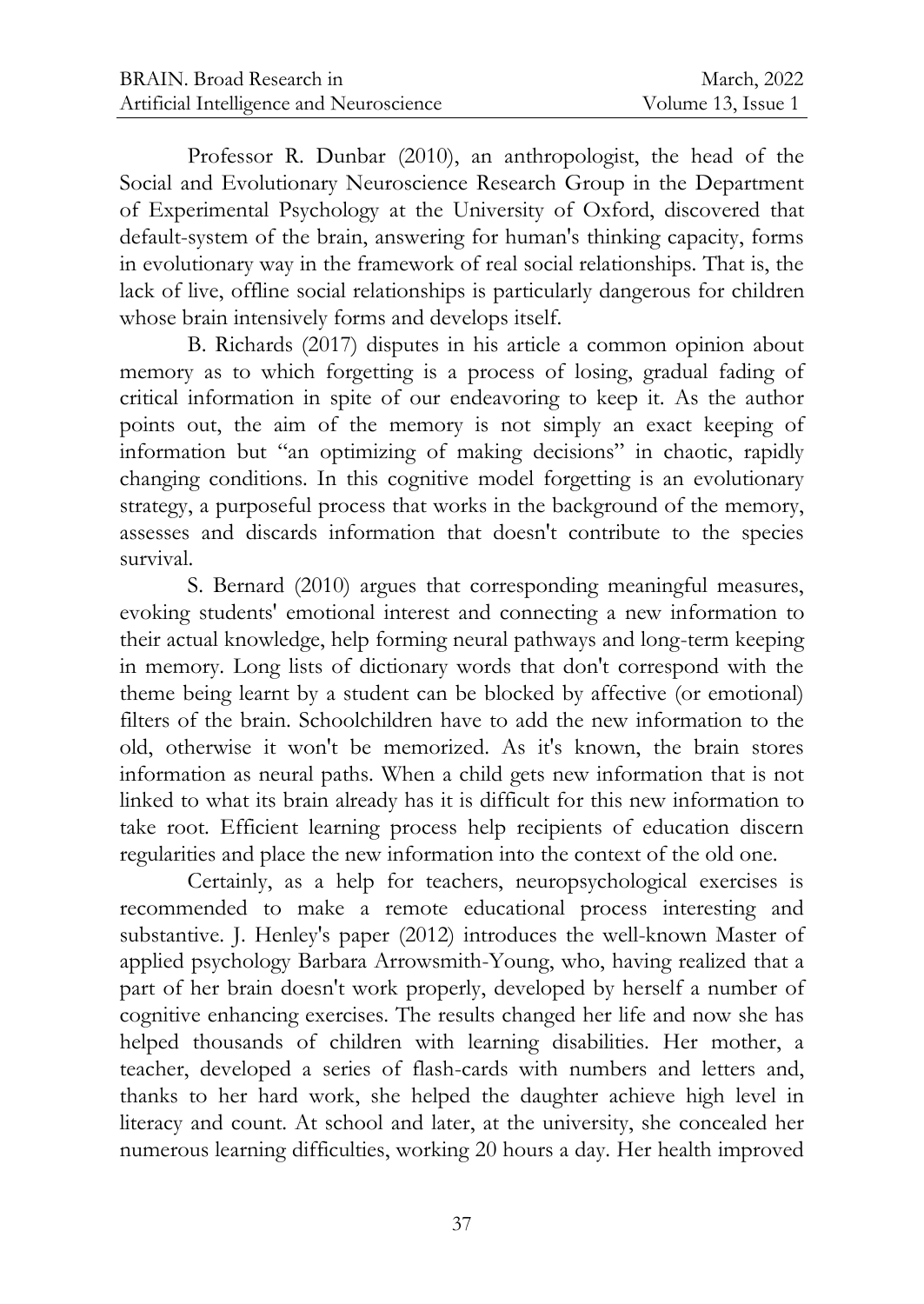when she became 26. Her fellow student gave her a book "The man with the broken world" by Russian neuropsychologist A. Luriya (1971) as a present. The book contains the author's research and his speculations over the works of a highly intelligent Russian soldier Liova Zazetsky who got shot in a brain in a battle under Smolensk in 1943 and whose state was described in detail. While reading the study, the girl noticed the similarity between the soldier's and her own disease and realized what particular part of her own brain didn't work from her birth. Then she read about Mark Rosenzweig's study (Anwar, Y., 2009), an American explorer, who discovered that lab rats in the rich and stimulating environment with toys and toy wheels developed a bigger brain, than those who grew in a bare cage. The scholar concluded that the brain continues its development, not "hardening" at the moment of the birth but constantly changing on the base of experience – the concept, known as a neuroplasticity. Barbara began to develop exercises to stimulate nonfunctioning parts of her brain. She drew 100 clocks with two hands, showing different time, and wrote that time on the back of each card. Then she tried to define the time on each of the cards, checking herself every time by turning over the card. She worked on it 8 to 10 hours a day. Eventually, she became more prompt and exact. Barbara developed more exercises for different parts of a brain and discovered that they are efficient, too. Her first school she established in Toronto in 1980. Now she has 35 of them in Canada and the USA. She and her collaborates developed cognitive exercises that proved to be very effective, stimulating 19 different functions, important for reading, writing, count, general understanding, logical thinking, visual memory or auditory processing. Thousands of children with delaying the development of mental processes, dyslexia or dysgraphia diagnosis, who are considered to have a learning disability, attend Arrowsmith's schools during three or four years then return to their educational institution and achieve success in learning and vocational activities. B. Arrowsmith-Young's dreams every child to choose for itself some cognitive work in order to reveal and remove potential difficulties.

## **Conclusions**

Undoubtedly, modernization of contemporary education links to the development of distance training. It has been clarified that remote education is the form of organizing of the educational process in educational institutions. It is based on distant interaction between a professor and a student with usage of information and tele-communicative technologies.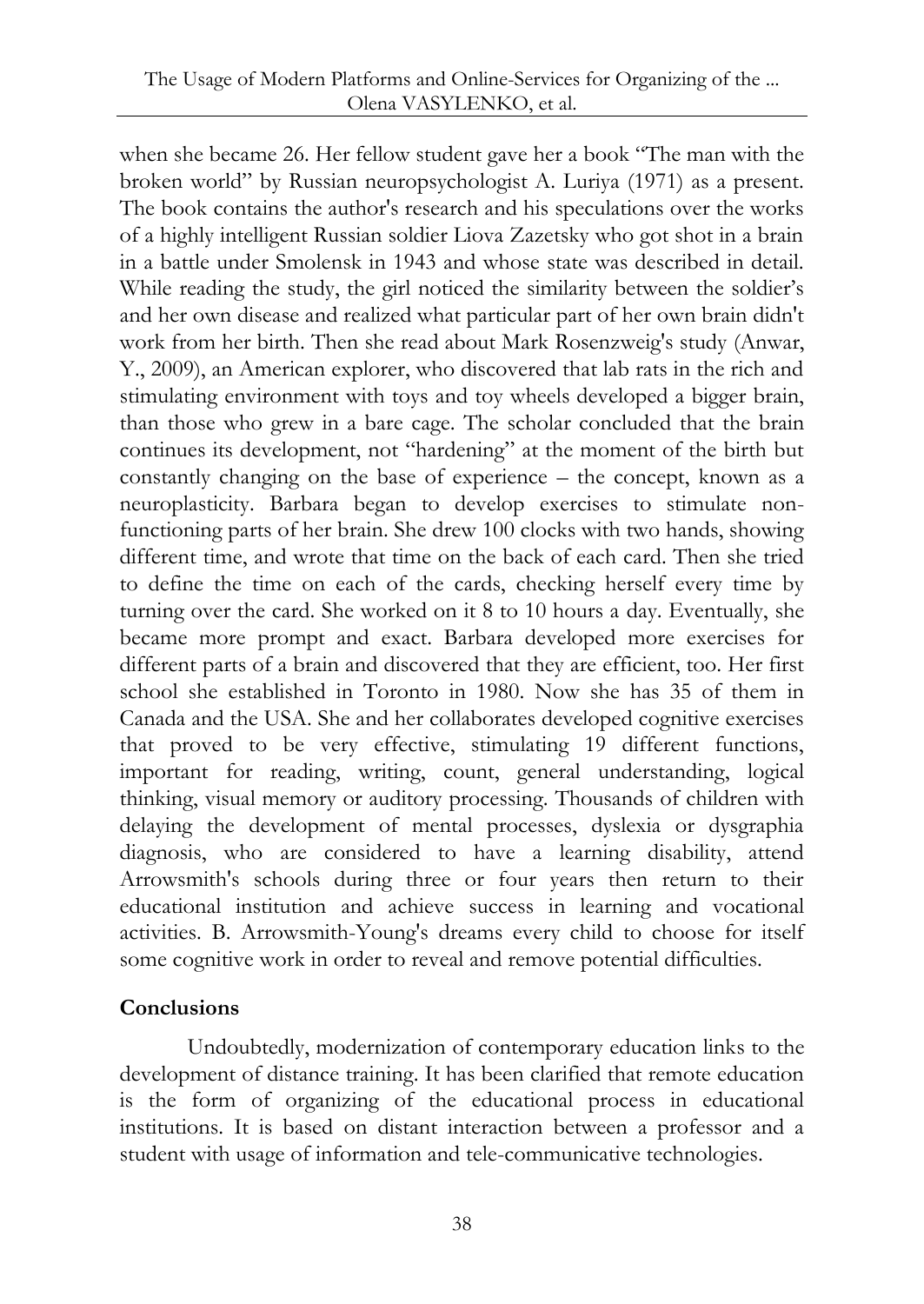The literature review shows that today there are a lot of domestic and overseas works, concerning the research of distance teaching a foreign language. Among modern platforms for the organizing of distance learning process Moodle and Google Classroоm are popular and easy to use.

As it is known, the first theoretical approaches in neuropsychology were developed by L. S. Vygotskyi (1956) but A. Luriya (1965) became the founder who carefully explored this sphere. The scholar proved that a child's psyche and brain, which are forming, are plastic and ready for the development of neuropsychological factors. It is a fundament for further improvement of cognitive and emotional processes. Without any doubt, neuropsychological methodologies in pedagogy are doomed to success in children's psyche correction.

Thus, using neuropsychological knowledge, pedagogues have a possibility to turn education into a more efficient process, evoking in children motivation for learning.

#### **References**

- Altunay, D., Mutlu, M. (2010). Distance foreign language learning. *Distances et Savoirs*, *3*(8), 463-473. [https://www.cairn.info/revue-distances-et-savoirs-](https://www.cairn.info/revue-distances-et-savoirs-2010-3-page-463.htm)[2010-3-page-463.htm](https://www.cairn.info/revue-distances-et-savoirs-2010-3-page-463.htm)
- Anwar, Y. (2009, August 3). *Mark Rosenzweig, Pioneer in Brain Plasticity, Learning and Hearing, Has Died at 86.* Berkeley News. [https://www.berkeley.edu/news/media/releases/2009/08/03\\_rosenzweig](https://www.berkeley.edu/news/media/releases/2009/08/03_rosenzweig.shtml) [.shtml](https://www.berkeley.edu/news/media/releases/2009/08/03_rosenzweig.shtml)
- Bernard, S. (2010, December 1). *Science Shows Making Lessons Relevant Really Matters*. Edutopia. [https://www.edutopia.org/neuroscience-brain-based-learning](https://www.edutopia.org/neuroscience-brain-based-learning-relevance-improves-engagement)[relevance-improves-engagement](https://www.edutopia.org/neuroscience-brain-based-learning-relevance-improves-engagement)
- Bollinger, A. (2017). Foreign Language Anxiety in Traditional and Distance Learning Foreign Language Classrooms. *Doctoral Dissertations and Projects*, 1429. <https://digitalcommons.liberty.edu/doctoral/1429>
- Demchenko, I., Maksymchuk, B., Bilan, V., Maksymchuk, I., & Kalynovska, I. (2021). Training Future Physical Education Teachers for Professional Activities under the Conditions of Inclusive Education. *BRAIN. Broad Research in Artificial Intelligence and Neuroscience, 12*(3), 191-213. <https://doi.org/10.18662/brain/12.3/227>
- Dunbar, R. (2010). *How Many Friends Does One Person Need? Dunbar's Number and Other Evolutionary Quirks*. Faber and Faber. [https://www.goodreads.com/book/show/7475690-how-many-friends](https://www.goodreads.com/book/show/7475690-how-many-friends-does-one-person-need)[does-one-person-need](https://www.goodreads.com/book/show/7475690-how-many-friends-does-one-person-need)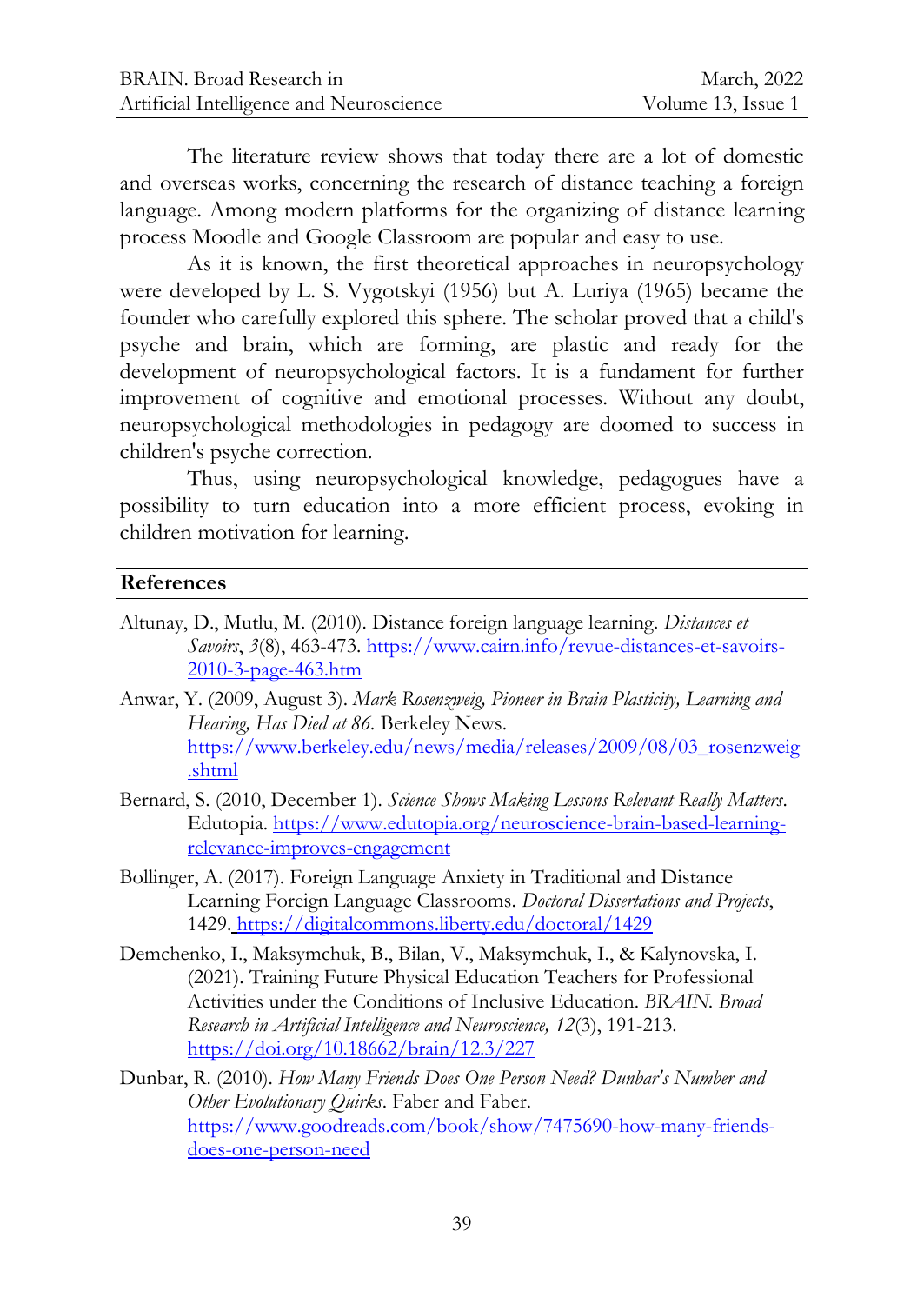- Henley, J. (2012, June 12). *How Barbara Arrowsmith-Young Rebuilt Her Own Brain*. The Guardian. [https://www.theguardian.com/science/2012/jun/12/barbara](https://www.theguardian.com/science/2012/jun/12/barbara-arrowsmith-young-rebuilt-brain)[arrowsmith-young-rebuilt-brain](https://www.theguardian.com/science/2012/jun/12/barbara-arrowsmith-young-rebuilt-brain)
- Hohol, I. (2020). Foreign Languages Distance Learning Course Organizing at a Higher Education Institution. *Problemy inzhenerno-pedahohichnoi osvity* [Problems of Engineering and Pedagogical Education], 68, 80-86. <http://dspace.univd.edu.ua/xmlui/handle/123456789/10054>
- Isiguzel, B. (2014). The Blended Learning Environment On The Foreign Language Learning Process: A Balance For Motivation And Achievement. *Turkish Online Journal of Distance Education*, *15*, 108–121. <https://dergipark.org.tr/en/pub/tojde/issue/16893/175970>
- Kameneva, T. (2020). Home-schooling ta online-navchannia: korotkostrokova neobkhidnist chy pryvablyva perspektyva? [Home-schooling and Onlinetraining: a Short-term Necessity or Attractive Perspective?]. *Hromadska dumka pro pravotvorennia*, *7*(192), 13-16. <http://nbuviap.gov.ua/images/dumka/2020/7.pdf>
- Kosholap, A., Maksymchuk, B., Branitska, T., Martynets, L., Boichenko, A., Stoliarenko, O., Matsuk, L., Surovov, O., Stoliarenko, O., & Maksymchuk, I. (2021). Neuropsychological Bases of Self-Improvement of Own Physical Health of Future Teachers in the Course of University Education. *BRAIN. Broad Research in Artificial Intelligence and Neuroscience, 12*(3), 171-190. <https://doi.org/10.18662/brain/12.3/226>
- Luriya, A. (1965). *Vosstanovitelnoe obuchenie i ego znachenie dlya psihologii i pedagogiki*  [Remedial Training and Its Significance for Philosophy and Pedagogy]. Pedagogika.

[http://yanko.lib.ru/books/psycho/luriya=lekcii\\_po\\_ob\\_psc.pdf](http://yanko.lib.ru/books/psycho/luriya=lekcii_po_ob_psc.pdf)

- Luriya, A. (1971). *Liudyna z rozbytym svitom* [The Man with the Broken World]. Redakcionno-izdatelskij sovet Moskovskogo universiteta. [https://www.livelib.ru/book/1000494654-poteryannyj-i-vozvraschennyj](https://www.livelib.ru/book/1000494654-poteryannyj-i-vozvraschennyj-mir-aleksandr-romanovich-luriya)[mir-aleksandr-romanovich-luriya](https://www.livelib.ru/book/1000494654-poteryannyj-i-vozvraschennyj-mir-aleksandr-romanovich-luriya)
- Onishchuk, I., Ikonnikova, M., Antonenko, T., Kharchenko, I., Shestakova, S., Kuzmenko, N., & Maksymchuk, B. (2020). Characteristics of Foreign Language Education in Foreign Countries and Ways of Applying Foreign Experience in Pedagogical Universities of Ukraine. *Revista Romaneasca Pentru Educatie Multidimensionala*, *12*(3), 44-65. <https://doi.org/10.18662/rrem/12.3/308>
- Prots, R., Yakovliv, V., Medynskyi, S., Kharchenko, R., Hryb, T., Klymenchenko, T., Ihnatenko, S., Buzhyna, I., & Maksymchuk, B. (2021). Psychophysical Training of Young People for Homeland Defence Using means of Physical Culture and Sports. *BRAIN. Broad Research in Artificial Intelligence and Neuroscience, 12*(3), 149-171.<https://doi.org/10.18662/brain/12.3/225>